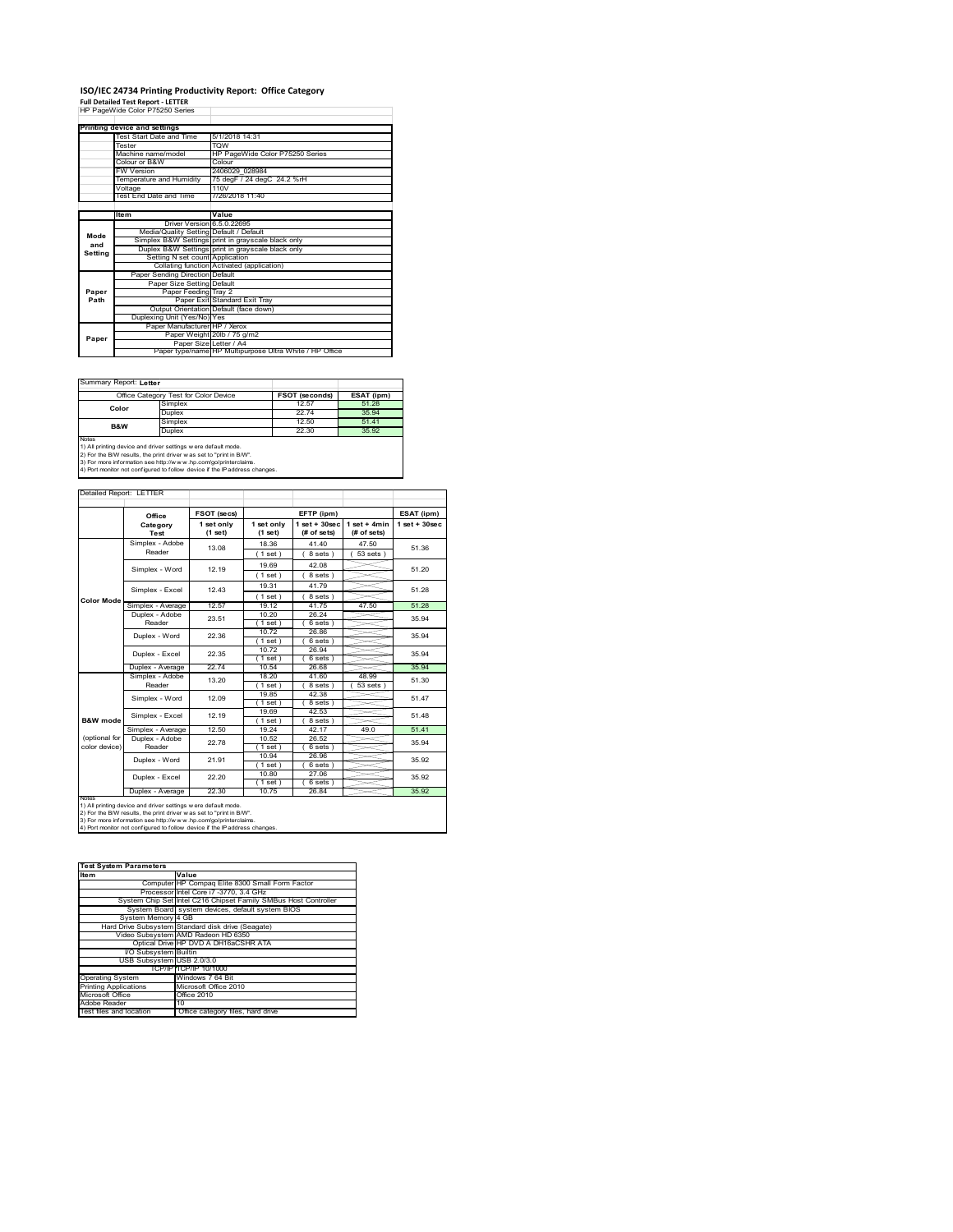### **ISO/IEC 24734 Printing Productivity Report: Office Category**  $\overline{1}$

**Full Detailed Test Report ‐ A4** HP PageWide Color P75250 Series

|         | Printing device and settings            |                                                         |
|---------|-----------------------------------------|---------------------------------------------------------|
|         | Test Start Date and Time                | 5/1/2018 14:31                                          |
|         | Tester                                  | <b>TOW</b>                                              |
|         | Machine name/model                      | HP PageWide Color P75250 Series                         |
|         | Colour or B&W                           | Colour                                                  |
|         | <b>FW Version</b>                       | 2406029 028984                                          |
|         | Temperature and Humidity                | 75 degF / 24 degC 24.2 %rH                              |
|         | Voltage                                 | 110V                                                    |
|         | Test End Date and Time                  | 7/26/2018 11:40                                         |
|         |                                         |                                                         |
|         | Item                                    | Value                                                   |
|         | Driver Version 6.5.0.22695              |                                                         |
| Mode    | Media/Quality Setting Default / Default |                                                         |
| and     |                                         | Simplex B&W Settings print in grayscale black only      |
| Setting |                                         | Duplex B&W Settings print in grayscale black only       |
|         | Setting N set count Application         |                                                         |
|         |                                         | Collating function Activated (application)              |
|         | Paper Sending Direction Default         |                                                         |
|         | Paper Size Setting Default              |                                                         |
| Paper   | Paper Feeding Tray 2                    |                                                         |
| Path    |                                         | Paper Exit Standard Exit Tray                           |
|         |                                         | Output Orientation Default (face down)                  |
|         | Duplexing Unit (Yes/No) Yes             |                                                         |
|         | Paper Manufacturer HP / Xerox           |                                                         |
| Paper   |                                         | Paper Weight 20lb / 75 g/m2                             |
|         | Paper Size Letter / A4                  |                                                         |
|         |                                         | Paper type/name HP Multipurpose Ultra White / HP Office |

Ĩ.

Summary Report: **A4**

| $55.001$ $\ldots$ $10.0001$ $\ldots$ $10.000$                                                                                                         |                                       |                       |            |  |  |
|-------------------------------------------------------------------------------------------------------------------------------------------------------|---------------------------------------|-----------------------|------------|--|--|
|                                                                                                                                                       | Office Category Test for Color Device | <b>FSOT (seconds)</b> | ESAT (ipm) |  |  |
| Colour                                                                                                                                                | Simplex                               | 12.70                 | 51.42      |  |  |
|                                                                                                                                                       | Duplex                                | 2275                  | 35.93      |  |  |
| B&W                                                                                                                                                   | Simplex                               | 12.61                 | 51.43      |  |  |
|                                                                                                                                                       | Duplex                                | 22 49                 | 35.92      |  |  |
| <b>Notes</b><br>1) All printing device and driver settings w ere default mode.<br>2) For the B/W results, the print driver was set to "print in B/W". |                                       |                       |            |  |  |

|                                | 3) For more information see http://www.hp.com/go/printerclaims.<br>4) Port monitor not configured to follow device if the IP address changes. |                       |                       |                                   |                               |                   |
|--------------------------------|-----------------------------------------------------------------------------------------------------------------------------------------------|-----------------------|-----------------------|-----------------------------------|-------------------------------|-------------------|
| Detailed Report: A4            |                                                                                                                                               |                       |                       |                                   |                               |                   |
|                                | Office                                                                                                                                        | FSOT (secs)           |                       | EFTP (ipm)                        |                               | ESAT (ipm)        |
|                                | Category<br>Test                                                                                                                              | 1 set only<br>(1 set) | 1 set only<br>(1 set) | $1$ set + $30$ sec<br>(# of sets) | $1$ set + 4min<br>(# of sets) | $1$ set $+30$ sec |
|                                | Simplex - Adobe<br>Reader                                                                                                                     | 13.22                 | 18.15<br>(1 set )     | 41.32<br>8 sets)                  | 49.30<br>$53 sets$ )          | 51.36             |
|                                | Simplex - Word                                                                                                                                | 12.38                 | 19.39<br>(1 set)      | 42.44<br>8 sets)                  |                               | 51.48             |
| Colour<br>Mode                 | Simplex - Excel                                                                                                                               | 12.48                 | 19.22<br>(1 set)      | 42.31<br>8 sets)                  |                               | 51.44             |
|                                | Simplex - Average                                                                                                                             | 12.70                 | 18.92                 | 42.02                             | 49.30                         | 51.42             |
|                                | Duplex - Adobe<br>Reader                                                                                                                      | 23.33                 | 10.28<br>(1 set)      | 26.32<br>6 sets)                  |                               | 35.94             |
|                                | Duplex - Word                                                                                                                                 | 22.42                 | 10.70<br>(1 set)      | 27.04<br>6 sets)                  |                               | 35.94             |
|                                | Duplex - Excel                                                                                                                                | 22.48                 | 10.68<br>(1 set)      | 26.88<br>6 sets)                  |                               | 35.92             |
|                                | Duplex - Average                                                                                                                              | 22.8                  | 10.55                 | 26.74                             |                               | 35.93             |
|                                | Simplex - Adobe<br>Reader                                                                                                                     | 13.20                 | 18.18<br>(1 set)      | 41.58<br>8 sets)                  | 49.23<br>53 sets              | 51.36             |
|                                | Simplex - Word                                                                                                                                | 12.18                 | 19.70<br>(1 set)      | 42.59<br>8 sets                   |                               | 51.48             |
| <b>B&amp;W</b> mode            | Simplex - Excel                                                                                                                               | 12.43                 | 19.31<br>(1 set)      | 42.37<br>8 sets)                  |                               | 51.47             |
|                                | Simplex - Average                                                                                                                             | 12.6                  | 19.06                 | 42.18                             | 49.2                          | 51.43             |
| (optional for<br>color device) | Duplex - Adobe<br>Reader                                                                                                                      | 22.91                 | 10.46<br>(1 set)      | 26.52<br>6 sets)                  |                               | 35.92             |
|                                | Duplex - Word                                                                                                                                 | 22.36                 | 10.72<br>(1 set)      | 27.08<br>6 sets)                  |                               | 35.92             |
|                                | Duplex - Excel                                                                                                                                | 22.19                 | 10.80<br>$1$ set)     | 27.06<br>6 sets                   |                               | 35.94             |
|                                | Duplex - Average                                                                                                                              | 22.5                  | 10.66                 | 26.88                             |                               | 35.92             |

**NORS**<br>NORS THE CHARGE CONSIDER THE VEHICLE STATE OF THE VEHICLE STATE OF THE VEHICLE OF THE VEHICLE OF THE VEHICLE OF THE VEHICLE OF THE VEHICLE OF THE VEHICLE OF THE VEHICLE OF THE VEHICLE OF THE VEHICLE OF THE VEHICLE O

**If**  $\mathbf{V}$ **alue** Computer HP Compaq Elite 8300 Small Form Factor Processor Intel Core i7 -3770, 3.4 GH<br>System Chip Set Intel C216 Chipset Family tel C216 Chipset Family SMBus Host Controlle System Board system de System Memory 4 GB Hard Drive Subsystem Standard disk drive (Seagate) Video Subsystem AMD Radeon HD 6350 Optical Drive HP DVD A DH16aCSHR ATA I/O Subsystem Builtin USB Subsystem USB 2.0/3.0 TCP/IP TCP/IP 10/1000 rating System g Applications Microsoft Office 2010 ft Offi e Reader<br>files and location Office category files, hard drive **Test System Parameters**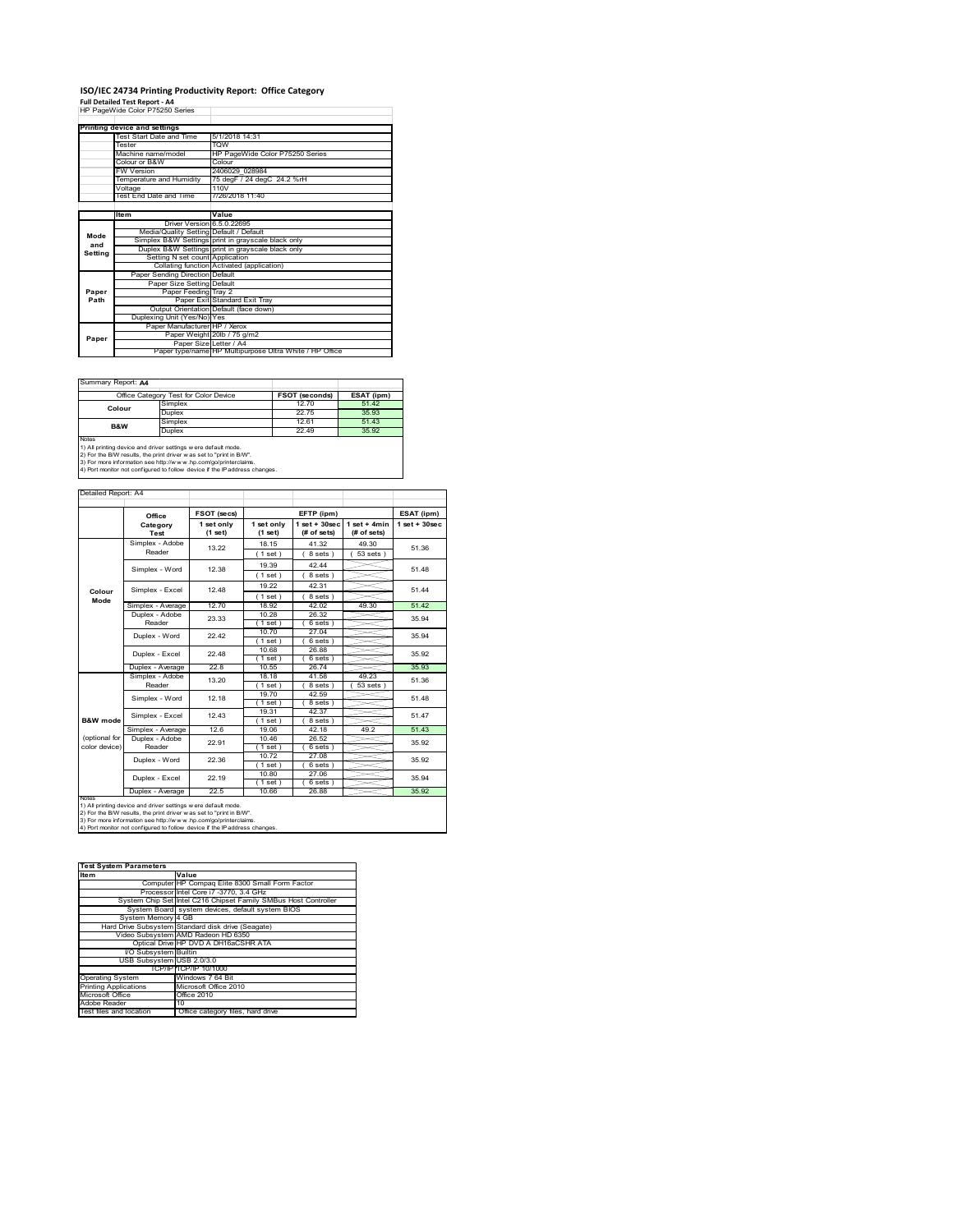# **ISO/IEC 24734 Printing Productivity Report: Office Category<br>Full Detailed Test Report - Tabloid<br>HP PageWide Color P75250 Series**

|         | Printing device and settings            |                                                         |
|---------|-----------------------------------------|---------------------------------------------------------|
|         | Test Start Date and Time                | 5/1/2018 14:31                                          |
|         | Tester                                  | <b>TOW</b>                                              |
|         | Machine name/model                      | HP PageWide Color P75250 Series                         |
|         | Colour or B&W                           | Colour                                                  |
|         | <b>FW Version</b>                       | 2406029 028984                                          |
|         | Temperature and Humidity                | 75 degF / 24 degC 24.2 %rH                              |
|         | Voltage                                 | 110V                                                    |
|         | Test End Date and Time                  | 7/26/2018 11:40                                         |
|         |                                         |                                                         |
|         | ltem                                    | Value                                                   |
|         | Driver Version 6.5.0.22695              |                                                         |
| Mode    | Media/Quality Setting Default / Default |                                                         |
| and     |                                         | Simplex B&W Settings print in grayscale black only      |
| Setting |                                         | Duplex B&W Settings print in grayscale black only       |
|         | Setting N set count Application         |                                                         |
|         |                                         | Collating function Activated (application)              |
|         | Paper Sending Direction Default         |                                                         |
|         | Paper Size Setting Default              |                                                         |
| Paper   | Paper Feeding Tray 2                    |                                                         |
| Path    |                                         | Paper Exit Standard Exit Tray                           |
|         |                                         | Output Orientation Default (face down)                  |
|         | Duplexing Unit (Yes/No) Yes             |                                                         |
|         | Paper Manufacturer HP / Xerox           |                                                         |
| Paper   |                                         | Paper Weight 20lb / 75 g/m2                             |
|         | Paper Size Letter / A4                  |                                                         |
|         |                                         | Paper type/name HP Multipurpose Ultra White / HP Office |

Ī.

Summary Report: Tabloid

|                                                                                                                                                                                                                                                                                                 | Office Category Test for Color Device | <b>FSOT (seconds)</b> | ESAT (ipm) |  |
|-------------------------------------------------------------------------------------------------------------------------------------------------------------------------------------------------------------------------------------------------------------------------------------------------|---------------------------------------|-----------------------|------------|--|
| Color                                                                                                                                                                                                                                                                                           | Simplex                               | 12.57                 | 26.11      |  |
|                                                                                                                                                                                                                                                                                                 | Duplex                                | 2274                  | 12.94      |  |
| <b>B&amp;W</b>                                                                                                                                                                                                                                                                                  | Simplex                               | 18.15                 | 26.11      |  |
|                                                                                                                                                                                                                                                                                                 | 27.65<br>Duplex                       |                       | 12.94      |  |
| Notes<br>1) All printing device and driver settings w ere default mode.<br>2) For the B/W results, the print driver was set to "print in B/W".<br>3) For more information see http://www.hp.com/go/printerclaims.<br>4) Port monitor not configured to follow device if the IP address changes. |                                       |                       |            |  |

|                     | Office                                                              | FSOT (secs)             | EFTP (ipm)            |                                  | ESAT (ipm)                    |                    |
|---------------------|---------------------------------------------------------------------|-------------------------|-----------------------|----------------------------------|-------------------------------|--------------------|
|                     | Category<br>Test                                                    | 1 set only<br>$(1$ set) | 1 set only<br>(1 set) | $1$ set $+30$ sec<br>(# of sets) | $1$ set + 4min<br>(# of sets) | $1$ set + $30$ sec |
|                     | Simplex - Adobe                                                     | 19.41                   | 12.36                 | 21.29                            | 24.06                         | 26.12              |
|                     | Reader                                                              |                         | (1 set)               | 5 sets                           | $28$ sets $)$                 |                    |
|                     | Simplex - Word                                                      | 18.57                   | 12.93                 | 21.47                            |                               | 26 11              |
|                     |                                                                     |                         | (1 set)               | 5 sets)                          |                               |                    |
|                     | Simplex - Excel                                                     | 17.89                   | 13.41                 | 21.96                            |                               | 26.11              |
| <b>Color Mode</b>   |                                                                     |                         | (1 set)               | $5 sets$ )                       |                               |                    |
|                     | Simplex - Average                                                   | 18.63                   | 12.90                 | 21.57                            | 24.06                         | 26.11              |
|                     | Duplex - Adobe                                                      | 28.46                   | 8.42                  | 10.86                            |                               | 12.94              |
|                     | Reader                                                              |                         | $1$ set)              | 3 sets)                          |                               |                    |
|                     | Duplex - Word                                                       | 27.89                   | 8.60                  | 11.08                            |                               | 12.94              |
|                     |                                                                     |                         | (1 set)               | 3 sets 1                         |                               |                    |
|                     | Duplex - Excel                                                      | 27.32                   | 8.78                  | 11.08                            |                               | 12.94              |
|                     |                                                                     | 27.89                   | $1$ set)<br>8.60      | 3 sets)<br>11.00                 |                               | 12.94              |
|                     | Duplex - Average                                                    |                         |                       |                                  |                               |                    |
|                     | Simplex - Adobe<br>Reader                                           | 18.73                   | 12.81<br>1 set        | 21.45<br>5 sets                  | 24.30<br>28 sets              | 26.09              |
|                     |                                                                     |                         | 13.37                 | 21.98                            |                               |                    |
|                     | Simplex - Word                                                      | 17.94                   | (1 set)               | 5 sets )                         |                               | 26.12              |
|                     |                                                                     | 17 78                   | 13.50                 | 21.91                            |                               |                    |
| <b>B&amp;W</b> mode | Simplex - Excel                                                     |                         | (1 set)               | 5 sets)                          |                               | 26.12              |
|                     | Simplex - Average                                                   | 18.15                   | 13.22                 | 21.78                            | 24.30                         | 26.11              |
| (optional for       | Duplex - Adobe                                                      | 28.01                   | 8.56                  | 10.90                            |                               | 12.94              |
| color device)       | Reader                                                              |                         | $1$ set)              | 3 sets)                          |                               |                    |
|                     | Duplex - Word                                                       | 27.66                   | 8.68                  | 11.14                            |                               | 12.94              |
|                     |                                                                     |                         | (1 set)               | 3 sets)                          |                               |                    |
|                     | Duplex - Excel                                                      | 27.28                   | 8.80                  | 11.14                            |                               | 12.94              |
|                     |                                                                     |                         | $1$ set)              | 3 sets)                          |                               |                    |
|                     | 27.65<br>12.94<br>Duplex - Average<br>8.68<br>11.06<br><b>NOTAS</b> |                         |                       |                                  |                               |                    |

| <b>Test System Parameters</b> |                                                                 |  |  |  |  |
|-------------------------------|-----------------------------------------------------------------|--|--|--|--|
| <b>Item</b>                   | Value                                                           |  |  |  |  |
|                               | Computer HP Compag Elite 8300 Small Form Factor                 |  |  |  |  |
|                               | Processor Intel Core i7 -3770, 3.4 GHz                          |  |  |  |  |
|                               | System Chip Set Intel C216 Chipset Family SMBus Host Controller |  |  |  |  |
|                               | System Board system devices, default system BIOS                |  |  |  |  |
| System Memory 4 GB            |                                                                 |  |  |  |  |
|                               | Hard Drive Subsystem Standard disk drive (Seagate)              |  |  |  |  |
|                               | Video Subsystem AMD Radeon HD 6350                              |  |  |  |  |
|                               | Optical Drive HP DVD A DH16aCSHR ATA                            |  |  |  |  |
| I/O Subsystem Builtin         |                                                                 |  |  |  |  |
| USB Subsystem USB 2.0/3.0     |                                                                 |  |  |  |  |
|                               | TCP/IPITCP/IP 10/1000                                           |  |  |  |  |
| <b>Operating System</b>       | Windows 7 64 Bit                                                |  |  |  |  |
| <b>Printing Applications</b>  | Microsoft Office 2010                                           |  |  |  |  |
| Microsoft Office              | Office 2010                                                     |  |  |  |  |
| Adobe Reader                  | 10                                                              |  |  |  |  |
| Test files and location       | Office category files, hard drive                               |  |  |  |  |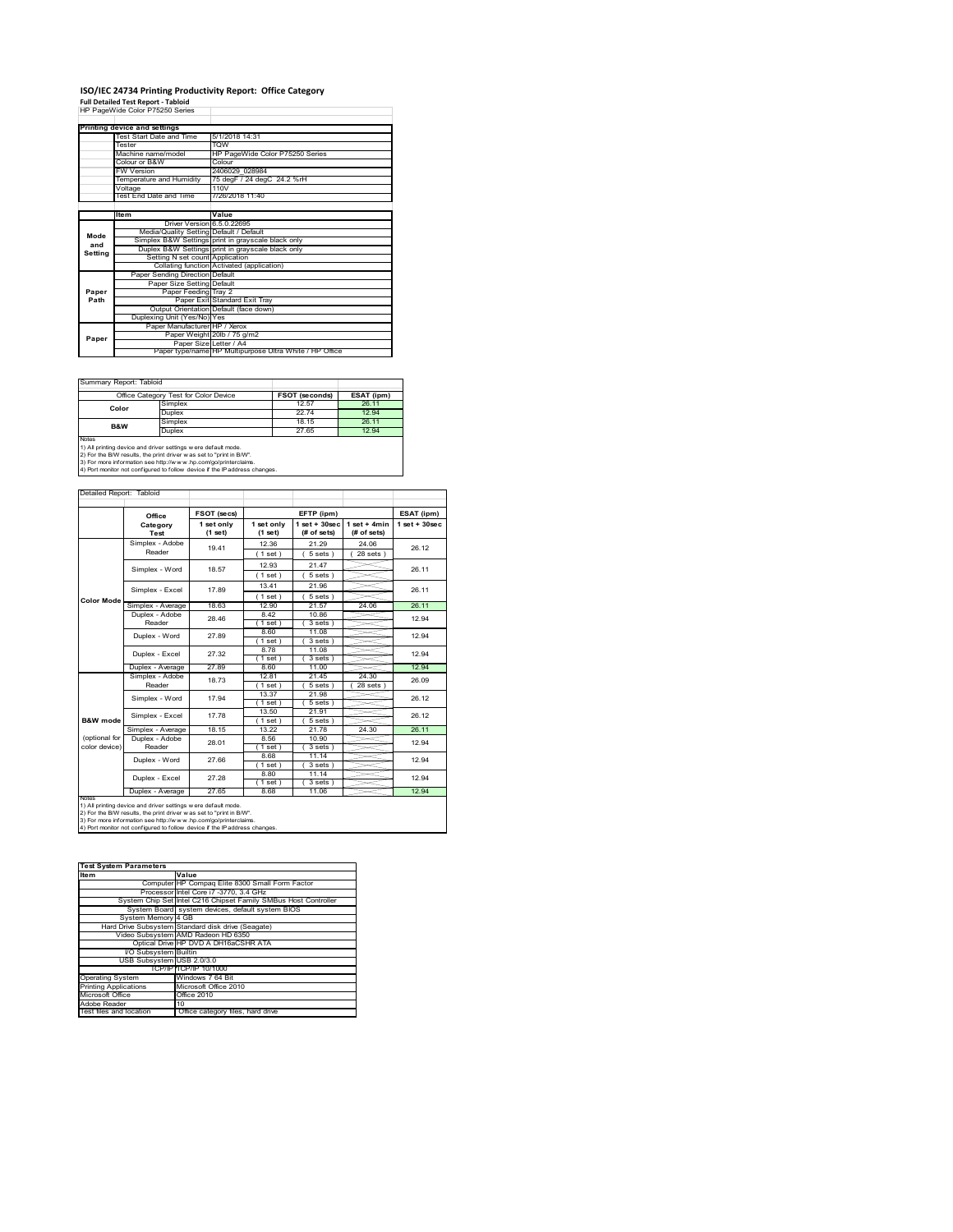# **ISO/IEC 24734 Printing Productivity Report: Office Category<br>Full Detailed Test Report - A3<br>HP PageWide Color P75250 Series**

| Printing device and settings |                                         |                                                         |  |  |  |
|------------------------------|-----------------------------------------|---------------------------------------------------------|--|--|--|
|                              | Test Start Date and Time                | 5/1/2018 14:31                                          |  |  |  |
|                              | Tester                                  | <b>TOW</b>                                              |  |  |  |
|                              | Machine name/model                      | HP PageWide Color P75250 Series                         |  |  |  |
|                              | Colour or B&W                           | Colour                                                  |  |  |  |
|                              | <b>FW Version</b>                       | 2406029 028984                                          |  |  |  |
|                              | Temperature and Humidity                | 75 degF / 24 degC 24.2 %rH                              |  |  |  |
|                              | Voltage                                 | 110V                                                    |  |  |  |
|                              | Test End Date and Time                  | 7/26/2018 11:40                                         |  |  |  |
|                              |                                         |                                                         |  |  |  |
|                              | Item                                    | Value                                                   |  |  |  |
|                              | Driver Version 6.5.0.22695              |                                                         |  |  |  |
| Mode                         | Media/Quality Setting Default / Default |                                                         |  |  |  |
| and                          |                                         | Simplex B&W Settings print in grayscale black only      |  |  |  |
| Setting                      |                                         | Duplex B&W Settings print in grayscale black only       |  |  |  |
|                              | Setting N set count Application         |                                                         |  |  |  |
|                              |                                         | Collating function Activated (application)              |  |  |  |
|                              | Paper Sending Direction Default         |                                                         |  |  |  |
|                              | Paper Size Setting Default              |                                                         |  |  |  |
| Paper                        | Paper Feeding Tray 2                    |                                                         |  |  |  |
| Path                         |                                         | Paper Exit Standard Exit Tray                           |  |  |  |
|                              |                                         | Output Orientation Default (face down)                  |  |  |  |
|                              | Duplexing Unit (Yes/No) Yes             |                                                         |  |  |  |
|                              | Paper Manufacturer HP / Xerox           |                                                         |  |  |  |
| Paper                        |                                         | Paper Weight 20lb / 75 g/m2                             |  |  |  |
|                              | Paper Size Letter / A4                  |                                                         |  |  |  |
|                              |                                         | Paper type/name HP Multipurpose Ultra White / HP Office |  |  |  |

|       | Office Category Test for Color Device | FSOT (seconds) | ESAT (ipm) |
|-------|---------------------------------------|----------------|------------|
| Color | Simplex                               | 12.57          | 26.11      |
|       | Duplex                                | 2274           | 12.94      |
| B&W   | Simplex                               | 17.92          | 26.11      |
|       | Duplex                                | 2774           | 12.95      |

1) All printing device and driver settings were default mode.<br>2) For the B/W results, the print driver was set to "print in B/W".<br>3) For more information see http://www.hp.com/go/printerclaims.<br>4) Port monitor not configur

|                   |                   | FSOT (secs)           |                       | EFTP (ipm)                       |                               | ESAT (ipm)         |
|-------------------|-------------------|-----------------------|-----------------------|----------------------------------|-------------------------------|--------------------|
|                   | Office            |                       |                       |                                  |                               |                    |
|                   | Category<br>Test  | 1 set only<br>(1 set) | 1 set only<br>(1 set) | $1$ set $+30$ sec<br>(# of sets) | $1$ set + 4min<br>(# of sets) | $1$ set + $30$ sec |
|                   | Simplex - Adobe   | 19 21                 | 12 49                 | 21.35                            | 24 97                         | 26.11              |
|                   | Reader            |                       | (1 set)               | 5 sets)                          | $28$ sets $)$                 |                    |
|                   | Simplex - Word    | 17.96                 | 13.36                 | 21.84                            |                               | 26.12              |
|                   |                   |                       | (1 set)               | $5 sets$ )                       |                               |                    |
|                   | Simplex - Excel   | 18.14                 | 13.23                 | 21.84                            |                               | 26.12              |
| <b>Color Mode</b> |                   |                       | (1 set)               | $5 sets$ )                       |                               |                    |
|                   | Simplex - Average | 18.44                 | 13.02                 | 21.67                            | 24.97                         | 26.11              |
|                   | Duplex - Adobe    | 28.42                 | 8.42                  | 10.86                            |                               | 12.96              |
|                   | Reader            |                       | $1$ set)              | 3 sets 1                         |                               |                    |
|                   | Duplex - Word     | 27.94                 | 8.58                  | 11.00                            |                               | 12.94              |
|                   |                   |                       | $1$ set $)$           | 3 sets)                          |                               |                    |
|                   | Duplex - Excel    | 27 48                 | 8.72                  | 11.06                            |                               | 12 94              |
|                   |                   |                       | 1 set)                | 3 sets)                          |                               |                    |
|                   | Duplex - Average  | 27.95                 | 8.57                  | 10.97                            |                               | 12.94              |
|                   | Simplex - Adobe   | 18.58                 | 12.91                 | 21.43                            | 25.07                         | 26.11              |
|                   | Reader            |                       | $1$ set)              | 5 sets 1                         | $28$ sets $)$                 |                    |
|                   | Simplex - Word    | 17.66                 | 13.59                 | 22.04                            |                               | 26.12              |
|                   |                   |                       | 1 set)                | 5 sets)                          |                               |                    |
|                   | Simplex - Excel   | 17.50                 | 1372                  | 22.06                            |                               | 26.12              |
| B&W mode          |                   |                       | $1$ set)              | $5 sets$ )                       |                               |                    |
|                   | Simplex - Average | 17.92                 | 1340                  | 2184                             | 25.07                         | 26 11              |
| (optional for     | Duplex - Adobe    | 28.14                 | 8.52                  | 10.86                            |                               | 12.94              |
| color device)     | Reader            |                       | $1$ set)              | $3 sets$ )                       |                               |                    |
|                   |                   | 27.66                 | 8.66                  | 11.06                            |                               | 12.96              |
|                   | Duplex - Word     |                       | $1$ set)              | $3 sets$ )                       |                               |                    |
|                   | Duplex - Excel    | 2741                  | 8.74                  | 11.10                            |                               | 12.96              |
|                   |                   |                       | 1 set)                | $3 sets$ )                       |                               |                    |
|                   | Duplex - Average  | 2774                  | 8.64                  | 11.00                            |                               | 12.95              |

notes<br>1) All printing device and driver settings were default mode.<br>2) For the BAV results, the print driver was set to "print in BAV".<br>3) For more information see http://www.hp.com/go/printerclaims.<br>4) For monitor not con

## **Item Value Test System Parameters**

|                              | .                                                               |
|------------------------------|-----------------------------------------------------------------|
|                              | Computer HP Compaq Elite 8300 Small Form Factor                 |
|                              | Processor Intel Core i7 -3770, 3.4 GHz                          |
|                              | System Chip Set Intel C216 Chipset Family SMBus Host Controller |
|                              | System Board system devices, default system BIOS                |
| System Memory 4 GB           |                                                                 |
|                              | Hard Drive Subsystem Standard disk drive (Seagate)              |
|                              | Video Subsystem AMD Radeon HD 6350                              |
|                              | Optical Drive HP DVD A DH16aCSHR ATA                            |
| I/O Subsystem Builtin        |                                                                 |
| USB Subsystem USB 2.0/3.0    |                                                                 |
|                              | TCP/IP ITCP/IP 10/1000                                          |
| <b>Operating System</b>      | Windows 7 64 Bit                                                |
| <b>Printing Applications</b> | Microsoft Office 2010                                           |
| Microsoft Office             | Office 2010                                                     |
| Adobe Reader                 | 10                                                              |
| Test files and location      | Office category files, hard drive                               |
|                              |                                                                 |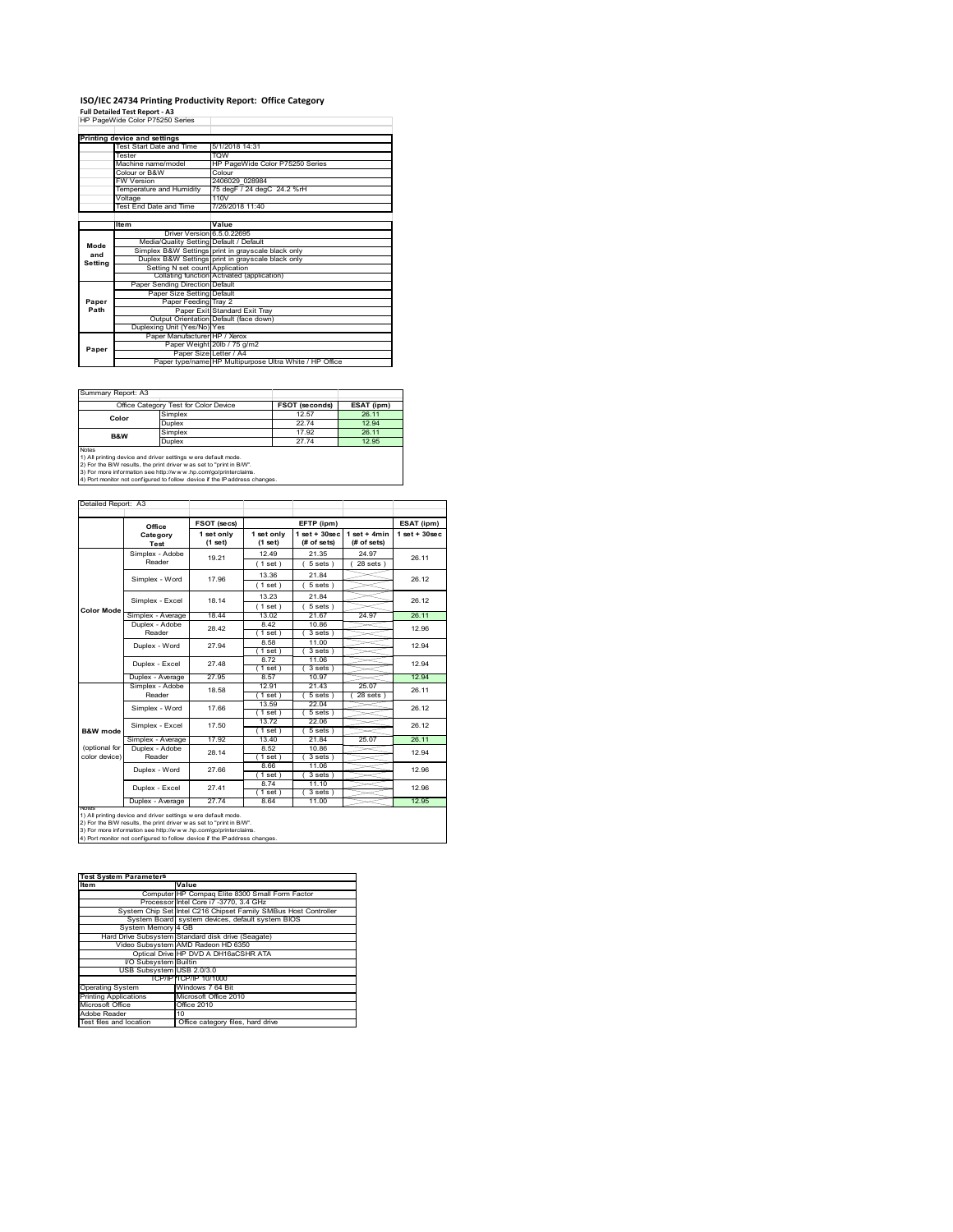#### **ISO/IEC 24734 Printing Productivity Report: Office Category**

**Feature Performance Full Report ‐ Office Feature Performance Test** HP PageWide Color P75250 Series

|         | Printing device and settings            |                                                         |
|---------|-----------------------------------------|---------------------------------------------------------|
|         | Test Start Date and Time                | 5/1/2018 14:31                                          |
|         | Tester                                  | <b>TOW</b>                                              |
|         | Machine name/model                      | HP PageWide Color P75250 Series                         |
|         | Colour or B&W                           | Colour                                                  |
|         | <b>FW Version</b>                       | 2406029 028984                                          |
|         | Temperature and Humidity                | 75 degF / 24 degC 24.2 %rH                              |
|         | Voltage                                 | 110V                                                    |
|         | Test End Date and Time                  | 7/26/2018 11:40                                         |
|         |                                         |                                                         |
|         | Item                                    | Value                                                   |
|         | Driver Version 6.5.0.22695              |                                                         |
| Mode    | Media/Quality Setting Default / Default |                                                         |
| and     |                                         | Simplex B&W Settings print in grayscale black only      |
|         |                                         | Duplex B&W Settings print in grayscale black only       |
| Setting | Setting N set count Application         |                                                         |
|         |                                         | Collating function Activated (application)              |
|         | Paper Sending Direction Default         |                                                         |
|         | Paper Size Setting Default              |                                                         |
| Paper   | Paper Feeding Tray 2                    |                                                         |
| Path    |                                         | Paper Exit Standard Exit Tray                           |
|         |                                         | Output Orientation Default (face down)                  |
|         | Duplexing Unit (Yes/No) Yes             |                                                         |
|         | Paper Manufacturer HP / Xerox           |                                                         |
| Paper   |                                         | Paper Weight 20lb / 75 g/m2                             |
|         |                                         | Paper Size Letter / A4                                  |
|         |                                         | Paper type/name HP Multipurpose Ultra White / HP Office |

| <b>ISO Print Productivity Report: Feature Performance Test Summary</b>                                                                                                                                                                                                                      |               |                                      |                                      |  |  |
|---------------------------------------------------------------------------------------------------------------------------------------------------------------------------------------------------------------------------------------------------------------------------------------------|---------------|--------------------------------------|--------------------------------------|--|--|
| <b>Printing Modes</b>                                                                                                                                                                                                                                                                       |               | <b>Feature Performance Ratio</b>     |                                      |  |  |
| (Feature Adobe Reader - Office test file)                                                                                                                                                                                                                                                   |               | FSOT (base)<br><b>FSOT (feature)</b> | <b>ESAT (feature)</b><br>ESAT (base) |  |  |
| A5, Landscape Feed, Simplex, Colour                                                                                                                                                                                                                                                         | Simplex       | 104%                                 | 99%                                  |  |  |
| A5, Portrait Feed, Simplex, Colour                                                                                                                                                                                                                                                          | Simplex       |                                      |                                      |  |  |
| Legal, Simplex, Colour                                                                                                                                                                                                                                                                      | Simplex       | 79%                                  | 65%                                  |  |  |
| Legal, Duplex, Colour                                                                                                                                                                                                                                                                       | <b>Duplex</b> | 61%                                  | 52%                                  |  |  |
| A4, 1200 dpi, Simplex, Colour                                                                                                                                                                                                                                                               | Simplex       |                                      |                                      |  |  |
| Letter, 1200 dpi, Simplex, Colour                                                                                                                                                                                                                                                           | Simplex       |                                      |                                      |  |  |
| A4, General Office, Simplex, Colour                                                                                                                                                                                                                                                         | Simplex       | 125%                                 | 137%                                 |  |  |
| Letter, General Office, Simplex, Colour                                                                                                                                                                                                                                                     | Simplex       | 128%                                 | 138%                                 |  |  |
| A5, Landscape Feed, Simplex, B/W                                                                                                                                                                                                                                                            | Simplex       | 103%                                 | 100%                                 |  |  |
| A5, Portrait Feed, Simplex, B/W                                                                                                                                                                                                                                                             | Simplex       |                                      |                                      |  |  |
| Legal, Simplex, B/W                                                                                                                                                                                                                                                                         | Simplex       | 73%                                  | 65%                                  |  |  |
| Legal, Duplex, B/W                                                                                                                                                                                                                                                                          | <b>Duplex</b> | 55%                                  | 52%                                  |  |  |
| A4, 1200 dpi, Simplex, B/W                                                                                                                                                                                                                                                                  | Simplex       |                                      |                                      |  |  |
| Letter, 1200 dpi, Simplex, B/W                                                                                                                                                                                                                                                              | Simplex       |                                      |                                      |  |  |
| A4, General Office, Simplex, B/W                                                                                                                                                                                                                                                            | Simplex       | 125%                                 | 137%                                 |  |  |
| Letter, General Office, Simplex, B/W                                                                                                                                                                                                                                                        | Simplex       | 119%                                 | 137%                                 |  |  |
| Notes<br>1) All printing device and driver settings w ere default mode.<br>2) Test conducted with 8-paper Office Feature Performance file.<br>3) For more information see http://www.hp.com/go/printerclaims.<br>4) Port monitor not configured to follow device if the IP address changes. |               |                                      |                                      |  |  |

| <b>Printing Modes</b>                               | <b>Base Printing Mode</b> |                     | <b>Feature Performance</b> |                                  |                                         |                                      |  |
|-----------------------------------------------------|---------------------------|---------------------|----------------------------|----------------------------------|-----------------------------------------|--------------------------------------|--|
| Feature Adobe Reader - Office<br>test file (8-page) | <b>FSOT</b><br>Base       | <b>ESAT</b><br>Base | 1 set<br>FSOT (secs)       | $1$ set $+30$ sec.<br>ESAT (ipm) | FSOT (base)<br><b>FSOT</b><br>(feature) | <b>ESAT (feature)</b><br>ESAT (base) |  |
| A5. Landscape Feed. Simplex. Colour                 | 18 14                     | 51 48               | 17.5                       | 514                              | 104%                                    | 99%                                  |  |
| A5. Portrait Feed. Simplex. Colour                  | 18.14                     | 51.48               |                            |                                  |                                         |                                      |  |
| Legal, Simplex, Colour                              | 1845                      | 51 25               | 23.48                      | 33.5                             | 79%                                     | 65%                                  |  |
| Legal, Duplex, Colour                               | 1845                      | 51 25               | 30.55                      | 26.8                             | 61%                                     | 52%                                  |  |
| A4, 1200 dpi, Simplex, Colour                       | 18 14                     | 51 48               |                            |                                  |                                         |                                      |  |
| Letter, 1200 dpi, Simplex, Colour                   | 1845                      | 51 25               |                            |                                  |                                         |                                      |  |
| A4. General Office. Simplex. Colour                 | 18 14                     | 51.48               | 14.54                      | 70.9                             | 125%                                    | 137%                                 |  |
| Letter, General Office, Simplex, Colour             | 1845                      | 51.25               | 14 44                      | 70.9                             | 128%                                    | 138%                                 |  |
| A5. Landscape Feed. Simplex. B/W                    | 17.87                     | 514                 | 17.36                      | 51.5                             | 103%                                    | 100%                                 |  |
| A5. Portrait Feed. Simplex. B/W                     | 1787                      | 514                 |                            |                                  |                                         |                                      |  |
| Legal, Simplex, B/W                                 | 1671                      | 51 41               | 23.07                      | 33.6                             | 73%                                     | 65%                                  |  |
| Legal, Duplex, B/W                                  | 1671                      | 51 41               | 30.5                       | 26.9                             | 55%                                     | 52%                                  |  |
| A4. 1200 dpi. Simplex, B/W                          | 17.87                     | 51.4                |                            |                                  |                                         |                                      |  |
| Letter, 1200 dpi, Simplex, B/W                      | 1671                      | 51 41               |                            |                                  |                                         |                                      |  |
| A4. General Office. Simplex. B/W                    | 1787                      | 514                 | 14 3                       | 70.9                             | 125%                                    | 137%                                 |  |
| Letter, General Office, Simplex, B/W                | 16.71                     | 51.41               | 14.14                      | 70.8                             | 119%                                    | 137%                                 |  |

Notes<br>1) All printing device and driver settings were default mode.<br>2) Test conducted with 8-paper Office Feature Performance file<br>3) For more information see http://www.hp.com/go/printerclaims.<br>4) Por monitor not configur

|               | <b>Test System Parameters</b> |                                                                 |
|---------------|-------------------------------|-----------------------------------------------------------------|
|               | Item                          | Value                                                           |
|               |                               | Computer HP Compag Elite 8300 Small Form Factor                 |
|               |                               | Processor Intel Core i7 -3770, 3.4 GHz                          |
|               |                               | System Chip Set Intel C216 Chipset Family SMBus Host Controller |
|               |                               | System Board system devices, default system BIOS                |
| Test          | System Memory 4 GB            |                                                                 |
| <b>System</b> |                               | Hard Drive Subsystem Standard disk drive (Seagate)              |
|               |                               | Video Subsystem AMD Radeon HD 6350                              |
|               |                               | Optical Drive HP DVD A DH16aCSHR ATA                            |
|               | I/O Subsystem Builtin         |                                                                 |
|               | USB Subsystem USB 2.0/3.0     |                                                                 |
| <b>VO</b>     |                               | TCP/IPFTCP/IP 10/1000                                           |
|               | <b>Operating System</b>       | Windows 7 64 Bit                                                |
|               | <b>Printing Applications</b>  | Microsoft Office 2010                                           |
|               | Software Microsoft Office     | Office 2010                                                     |
|               | Adobe Reader                  | $10^{1}$                                                        |
|               | Test files and location       | Office category files, hard drive                               |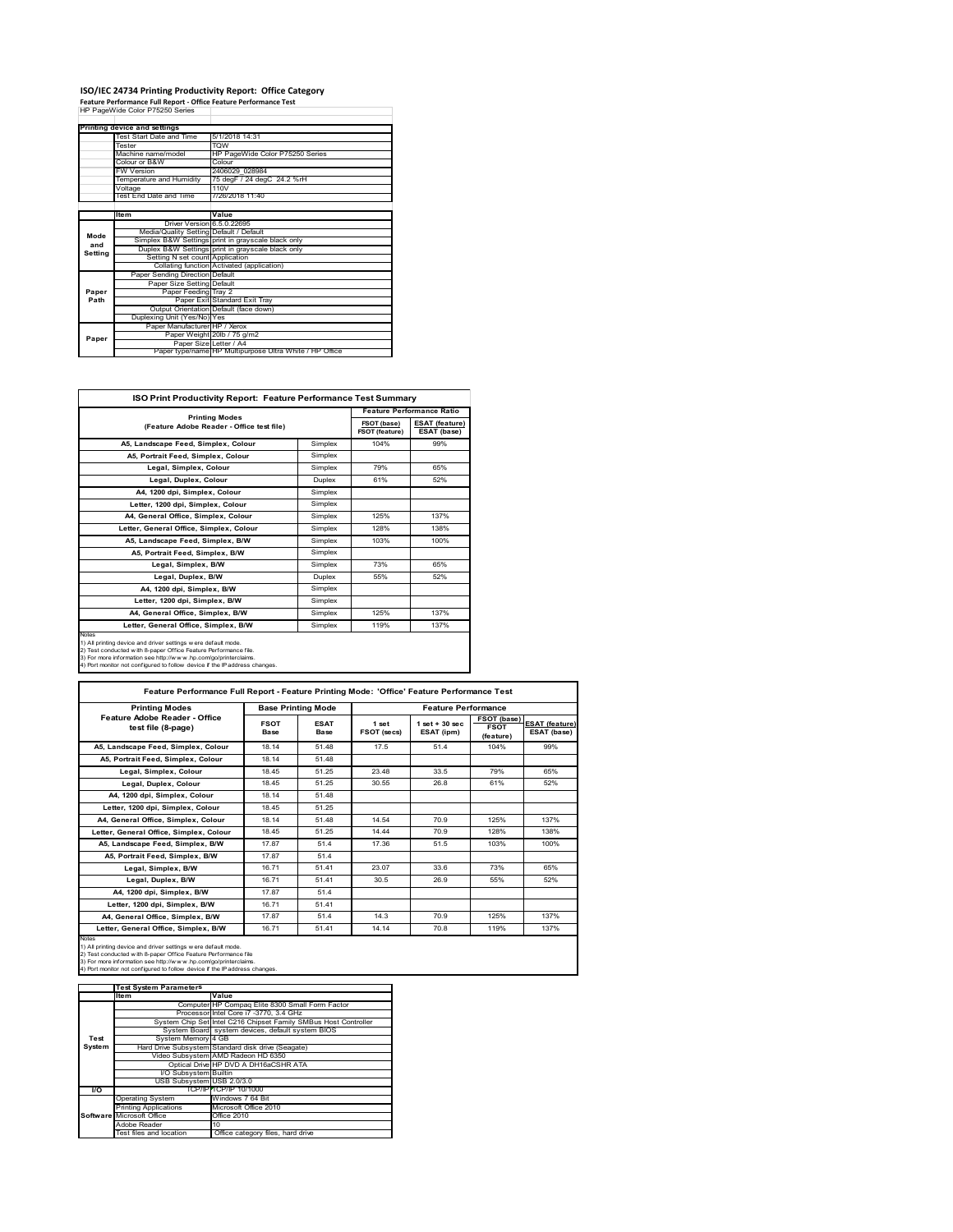### **ISO/IEC 17629 First Print Out Time Report: Office Category Full Detailed Test Report ‐ LETTER** HP PageWide Color P75250 Series

|            | HF Fauewige Color Fig230 Series |                                 |
|------------|---------------------------------|---------------------------------|
|            | Printing device and settings    |                                 |
|            | Test Start Date and Time        | 5/1/2018 14:31                  |
|            | Tester                          | <b>TOW</b>                      |
|            | Machine name/model              | HP PageWide Color P75250 Series |
|            |                                 |                                 |
|            | Colour or B&W                   | Colour                          |
|            | <b>FW Version</b>               | 2406029 028984                  |
|            | Configuration (options)         | Default                         |
|            | Controller                      | unknown                         |
|            | Printing device page count      | Not Specified                   |
|            | Printing supplies page count    | Not Specified                   |
|            | Temperature and Humidity        | 75 degF / 24 degC 24.2 %rH      |
|            | Voltage                         | 110V                            |
|            | Test End Date and Time          | 7/26/2018 11:40                 |
|            |                                 |                                 |
|            | <b>Item</b>                     | Value                           |
| Mode       | PDL and driver version          | 6.5.0.22695                     |
| and        | Print Quality mode              | default                         |
|            | <b>B&amp;W</b> settings         | default                         |
| Setting    | Paper feed orientation          | Short Edge                      |
| Paper      | Paper type setting              | default                         |
|            | Paper feeding                   | Standard cassette               |
|            | Paper exit                      | Standard exit tray              |
| Paper Path | Output orientation              | default (face up or face down)  |

**ISO First Page Out Time Summary Report: Office Category**

| Summary Report: Letter |         |                           |
|------------------------|---------|---------------------------|
|                        |         | FPOT from Ready (seconds) |
| Color                  | Simplex | 6.61                      |
|                        | Duplex  |                           |
| <b>B&amp;W</b>         | Simplex | 6.38                      |
|                        | Duplex  |                           |
| Notes                  |         |                           |

Notes<br>1) All printing device and driver settings were default mode.<br>2) For the BW results, the print driver was set to "print in BW".<br>3) For more information see http://www.hp.com/golprinterclaims.<br>4) Port montor not confi

| ISO First Page Out Time Report: Office Category |                                                                                                                                                                                                                                                                                                                                                                                                             |                            |                            |                                   |                            |                   |
|-------------------------------------------------|-------------------------------------------------------------------------------------------------------------------------------------------------------------------------------------------------------------------------------------------------------------------------------------------------------------------------------------------------------------------------------------------------------------|----------------------------|----------------------------|-----------------------------------|----------------------------|-------------------|
| <b>Detailed Report: LETTER</b>                  |                                                                                                                                                                                                                                                                                                                                                                                                             | Word<br>(seconds)          | Excel<br>(seconds)         | Adobe<br>Reader<br>(seconds)      | Average<br>(seconds)       | <b>Delay Time</b> |
|                                                 | FPOT from Ready - Simplex                                                                                                                                                                                                                                                                                                                                                                                   | 6.26                       | 6.48                       | 7.07                              | 6.61                       | 29 Seconds        |
|                                                 | FPOT from Ready - Duplex                                                                                                                                                                                                                                                                                                                                                                                    |                            |                            |                                   |                            |                   |
| <b>Color Mode</b>                               | FPOT from Sleep - Simplex                                                                                                                                                                                                                                                                                                                                                                                   |                            |                            | 23.87                             |                            | 76 Minutes        |
|                                                 | Recovery Time                                                                                                                                                                                                                                                                                                                                                                                               |                            |                            | 16.8                              |                            |                   |
|                                                 | FPOT from Off - Simplex                                                                                                                                                                                                                                                                                                                                                                                     |                            |                            | 149.28                            |                            |                   |
|                                                 | Warm-up Time                                                                                                                                                                                                                                                                                                                                                                                                |                            |                            | 142.21                            |                            |                   |
|                                                 | FPOT from Ready - Simplex                                                                                                                                                                                                                                                                                                                                                                                   | 6.11                       | 6.18                       | 6.84                              | 6.38                       | 29 Seconds        |
|                                                 | FPOT from Ready - Duplex                                                                                                                                                                                                                                                                                                                                                                                    |                            |                            |                                   |                            |                   |
| <b>B&amp;W Mode</b>                             | FPOT from Sleep - Simplex                                                                                                                                                                                                                                                                                                                                                                                   |                            |                            | 19.07                             |                            | 76 Minutes        |
|                                                 | Recovery Time                                                                                                                                                                                                                                                                                                                                                                                               |                            |                            | 12.2                              |                            |                   |
|                                                 | FPOT from Off - Simplex                                                                                                                                                                                                                                                                                                                                                                                     |                            |                            | 154.11                            |                            |                   |
|                                                 | Warm-up Time                                                                                                                                                                                                                                                                                                                                                                                                |                            |                            |                                   |                            |                   |
| Notes                                           |                                                                                                                                                                                                                                                                                                                                                                                                             |                            |                            | 147.27                            |                            |                   |
|                                                 | 1) All printing device and driver settings w ere default mode.<br>2) For the B/W results, the print driver was set to "print in B/W".<br>3) For more information see http://www.hp.com/go/printerclaims.<br>4) Port monitor not configured to follow device if the IP address changes.<br>5) Page counts w ere collected after completion of the tests.<br>6) Details for FPOT from Sleep are show n below. |                            |                            |                                   |                            |                   |
| <b>HP Data Table</b>                            |                                                                                                                                                                                                                                                                                                                                                                                                             |                            |                            |                                   |                            |                   |
| <b>Detailed Report: LETTER</b>                  |                                                                                                                                                                                                                                                                                                                                                                                                             | <b>FPOT Avg</b><br>(se cs) | FPOT (secs)<br>Iteration 1 | <b>FPOT (secs)</b><br>Iteration 2 | FPOT (secs)<br>Iteration 3 | Application       |
|                                                 | FPOT from Sleep                                                                                                                                                                                                                                                                                                                                                                                             | 23.87                      | 24.42                      | 23.32                             | N/A                        | Adobe Reader      |
| Color Mode                                      | FPOT from Sleep (15 minutes)<br>HP/Non ISO Test                                                                                                                                                                                                                                                                                                                                                             | 10.64                      | 10.62                      | 10.66                             | N/A                        | Adobe Reader      |
| <b>B&amp;W Mode</b>                             | <b>FPOT</b> from Sleep                                                                                                                                                                                                                                                                                                                                                                                      | 19.07                      | 19.07                      | 19.07                             | N/A                        | Adobe Reader      |

Notes<br>1) All printing device and driver settings w ere default mode.<br>2) For the B/W results, the print driver w as set to "print in B/W".<br>3 DLP includes detailed iterations as data measurements may vary run to run.

|            | <b>Test System Parameters</b> |                                                       |
|------------|-------------------------------|-------------------------------------------------------|
|            | <b>Item</b>                   | Value                                                 |
|            | Computer                      | HP Compaq Elite 8300 Small Form Factor                |
|            | Processor                     | Intel Core i7 -3770, 3.4 GHz                          |
|            | System Chip Set               | Intel C216 Chipset Family SMBus Host Controller       |
|            | System Board                  | system devices, default system BIOS                   |
| Test       | <b>System Memory</b>          | 4 GB                                                  |
| System     | <b>Hard Drive Subsystem</b>   | Standard disk drive (Seagate)                         |
|            | Video Subsystem               | AMD Radeon HD 6350                                    |
|            | Optical Drive                 | HP DVD A DH16aCSHR ATA                                |
|            | I/O Subsystem                 | <b>Builtin</b>                                        |
|            | <b>USB Subsystem</b>          | USB 2.0/3.0                                           |
| Printing   |                               |                                                       |
| Device     | TCP/IP                        | 10/1000                                               |
| Connection |                               |                                                       |
|            | <b>Operating System</b>       | Windows 7 Business/Ultimate, 64 bit, Build 7601, SP 1 |
|            | <b>Printing Applications</b>  | Microsoft Office 2010 SP2                             |
| Software   |                               | Adobe Reader 10.1.4                                   |
|            | <b>Print Driver</b>           | 6.5.0.22695                                           |